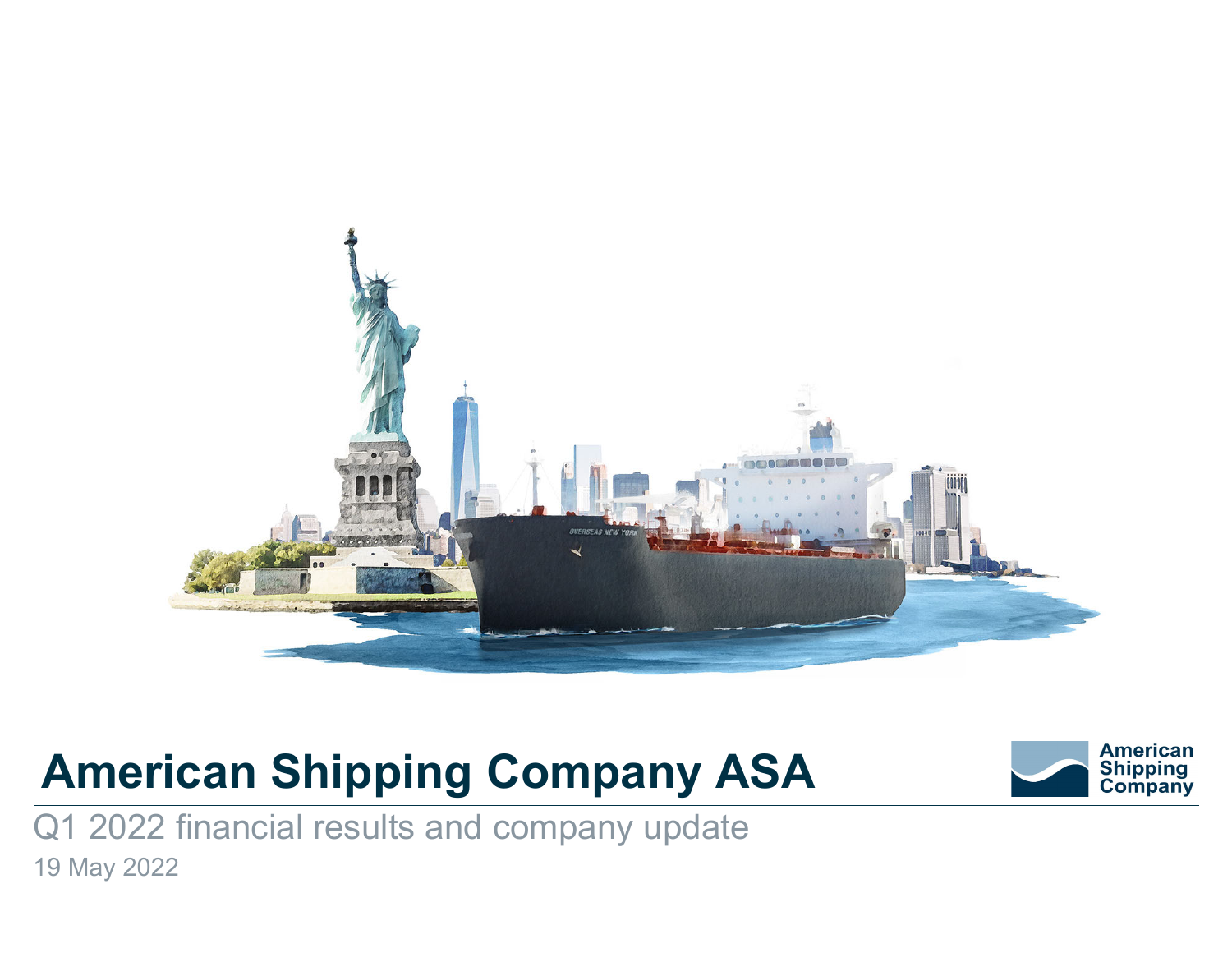### **Important information**



Nothing herein shall create any implication that there has been no change in the affairs of American Shipping Company ASA ("AMSC" or the "Company") as of the date of this Company Presentation. This Company Presentation contains forward-looking statements relating to the Company's business, the Company's prospects, potential future performance and demand for the Company's assets, the Jones Act tanker market and other forward-looking statements. Forward-looking statements concern future circumstances and results and other statements that are not historical facts, sometimes identified by the words "believes", "expects", "predicts", "intends", "projects", "plans", "estimates", "aims", "foresees", "anticipates", "targets", and similar expressions. The forward-looking statements contained in this Company Presentation, including assumptions, opinions and views of the Company or cited from third party sources, are solely opinions and forecasts which are subject to risks, uncertainties and other factors that may cause actual events to differ materially from any anticipated development.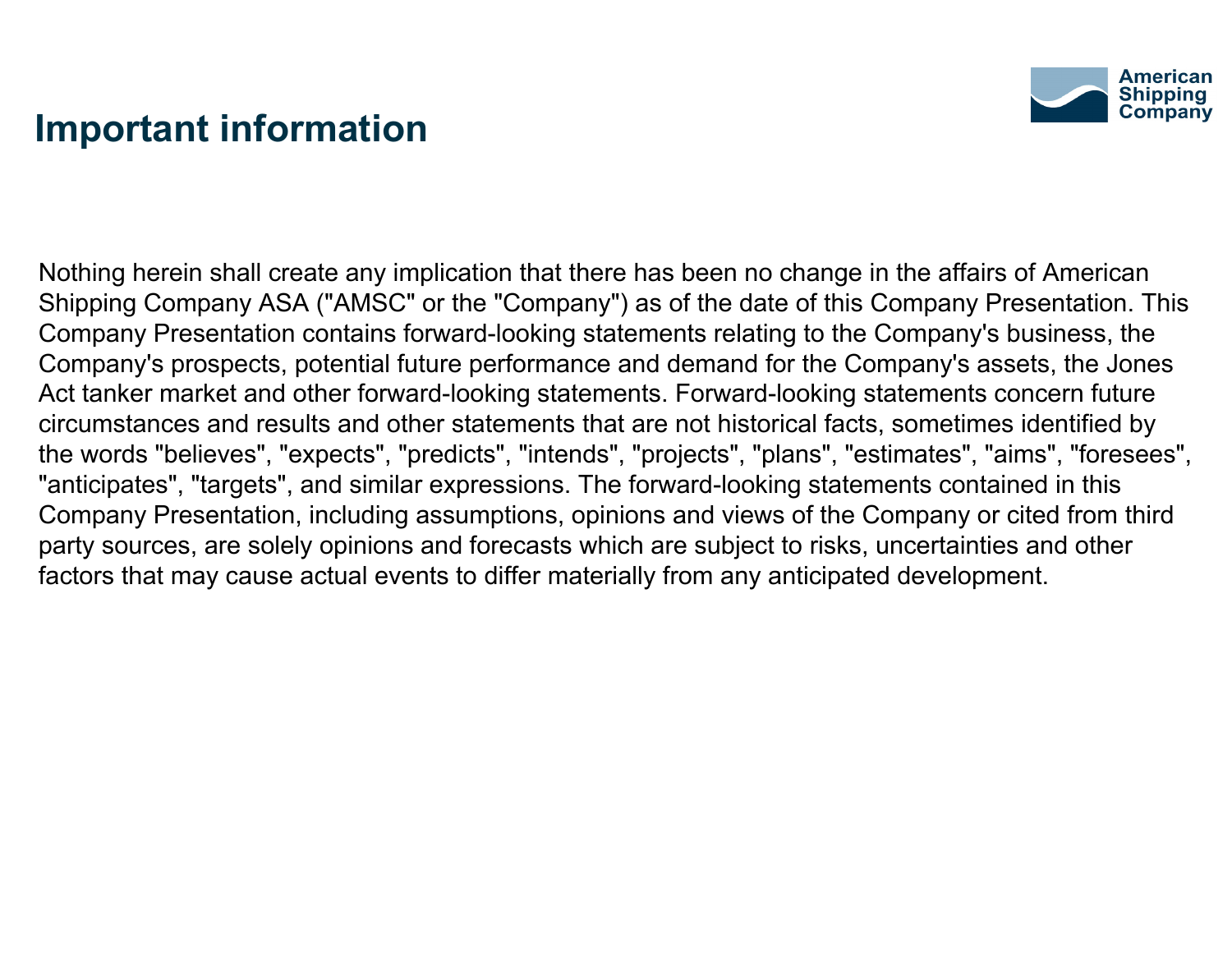### **First quarter 2022 highlights**

- L Adjusted net profit of USD 4.9 million\*
- Normalized EBITDA\*\* of USD 21.7 million
	- DPO of USD 0.8 million
- Г Subsequent to Q1, AMSC has entered into an agreement to acquire the offshore construction vessel, Normand Maximus from a company controlled by its secured lenders
	- Transaction backed by a new long-term bareboat charter to a subsidiary of Solstad Offshore ASA
	- Delivery and bareboat commencement expected to be during Q4 2022
- Declared Q1 dividend of USD 0.12 per share, supported by free cash flow
	- Ex-dividend date of 25 May 2022
	- Payment on or about 10 June 2022
	- Classified as a return of paid in capital

\* Net profit after tax, adjusted for non-recurring items, currency fluctuations, mark-to-market of derivatives and changes to deferred tax

\*\* Includes DPO, reported EBITDA for 1Q22 is USD 20.9 million



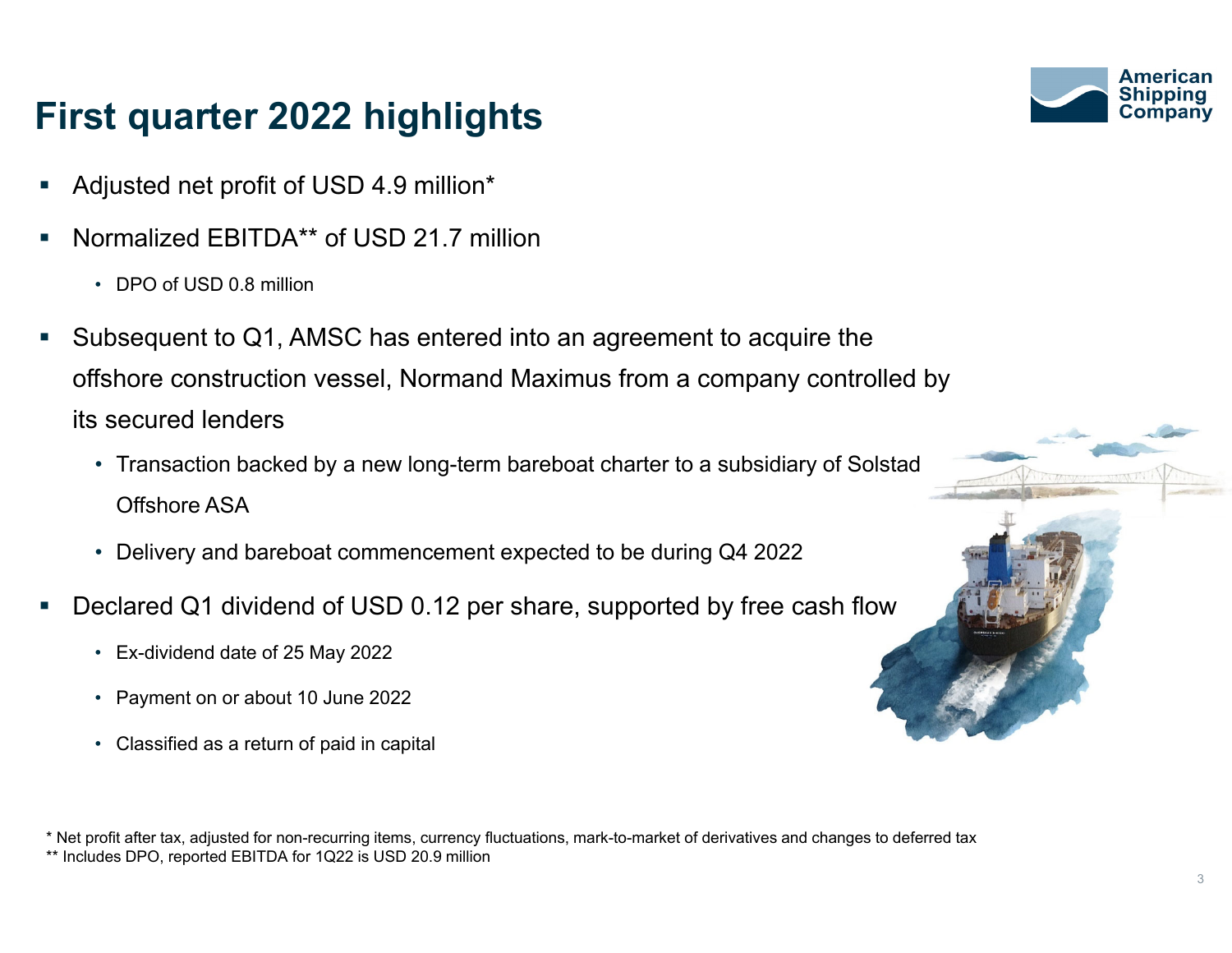

### **Stable, predictable EBITDA**



### **Normalized EBITDA (USD millions)**

• Normalized EBITDA of USD 21.7 million in 1Q22 (USD 21.3 million in 1Q21)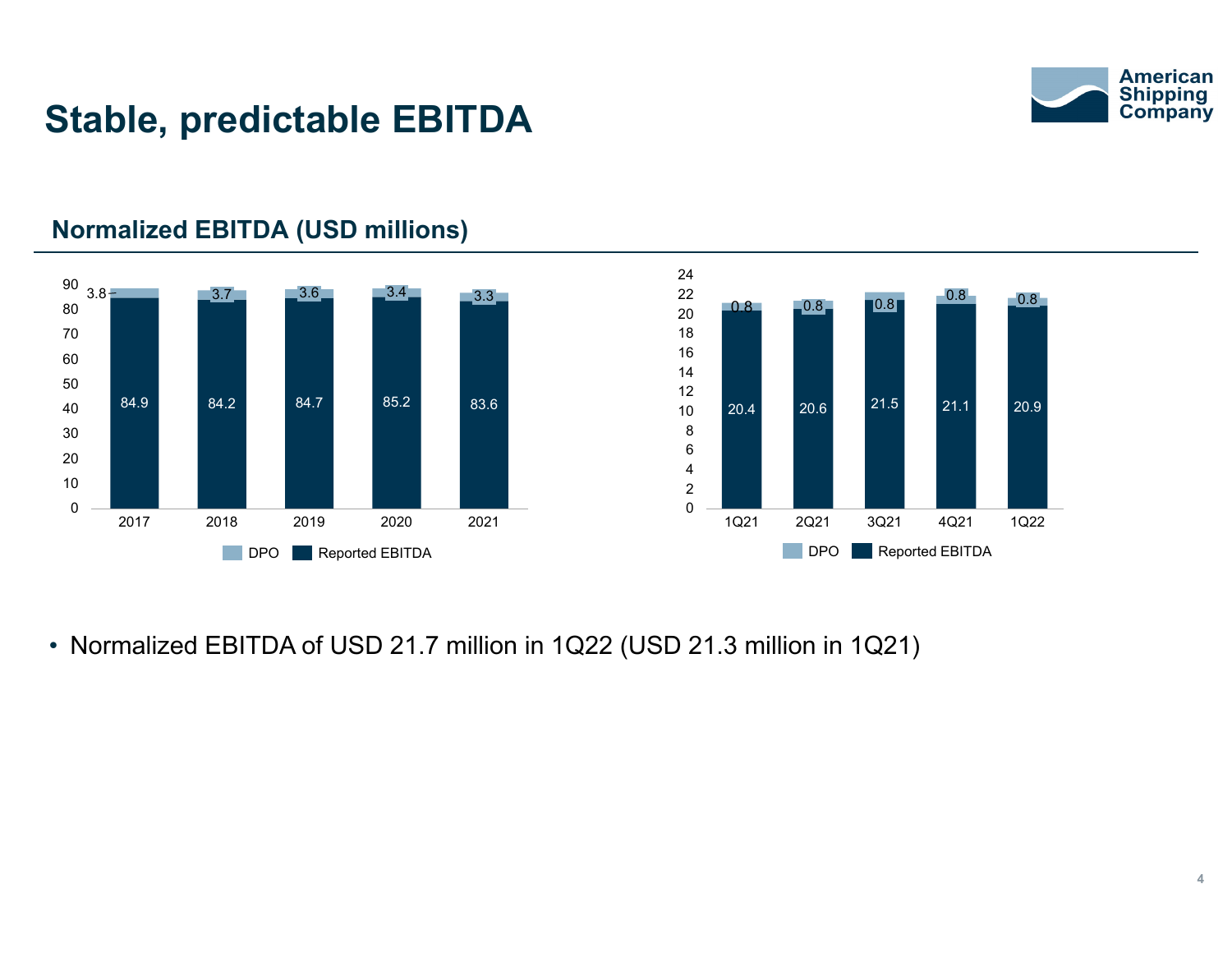

### **Fleet deployment overview**

#### **Long-term fixed rate bareboat charters to OSG secures cash flow**



- AMSC's fleet is on firm bareboat Charters to OSG
- OSG technically operates and commercially manages the vessels on time and voyage charters to oil majors for U.S. domestic trade
- AMSC receives fixed annual bareboat revenue of USD 88 million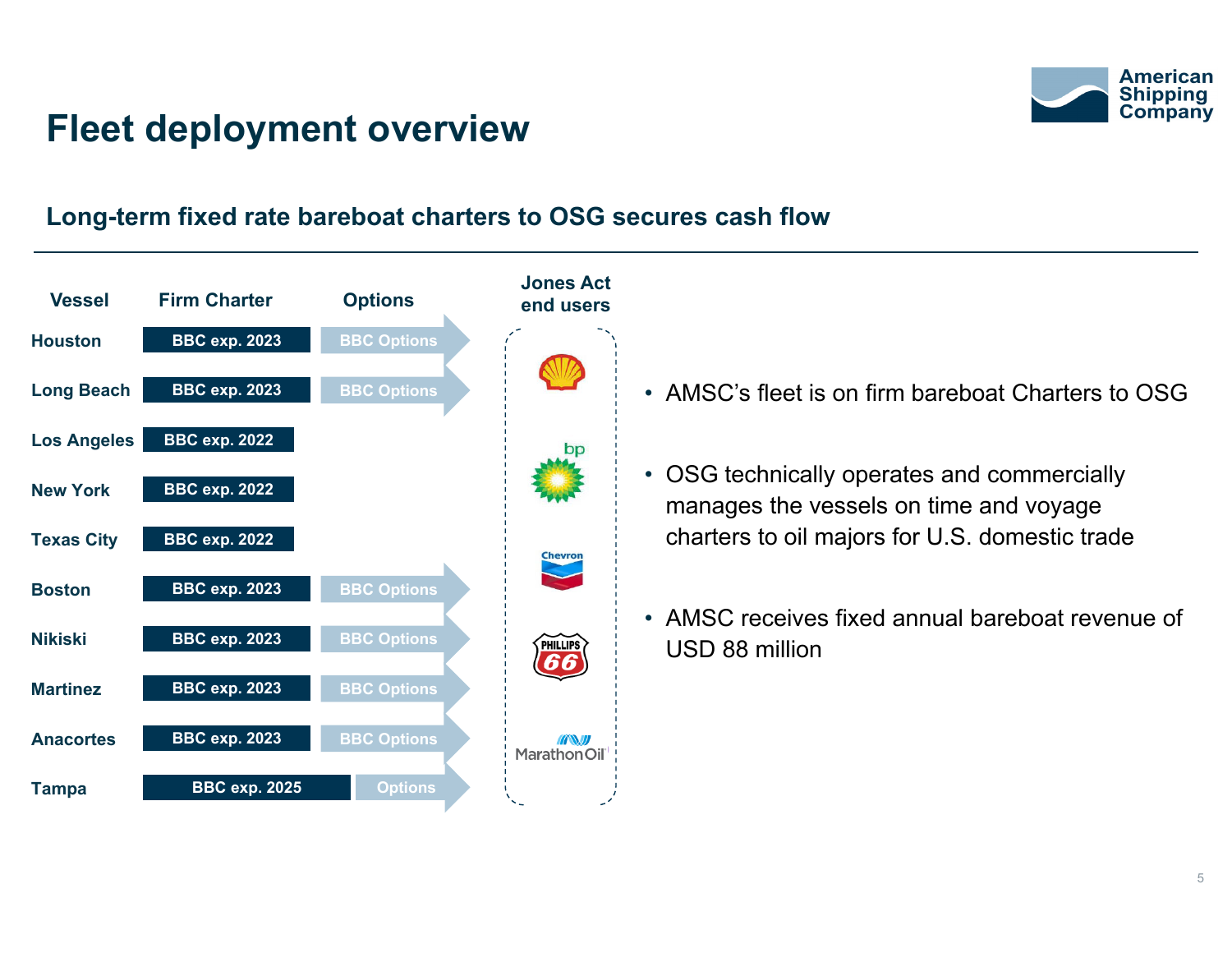### **Bareboat charter update**

**American** Shippina

- T. AMSC will take redelivery of three tankers in December 2022
- ×. Presently engaged in multiple bareboat discussions with potential bareboat charterers
	- Strong interest from both encumbant operators and new entrants to the Jones Act tanker market
- $\mathcal{L}_{\mathcal{A}}$  Via operators and shipbrokers we also see increased internest for longer term time charters
- $\mathcal{C}_{\mathcal{A}}$  Confident to be able to bareboat charter vessels in advance of redelivery

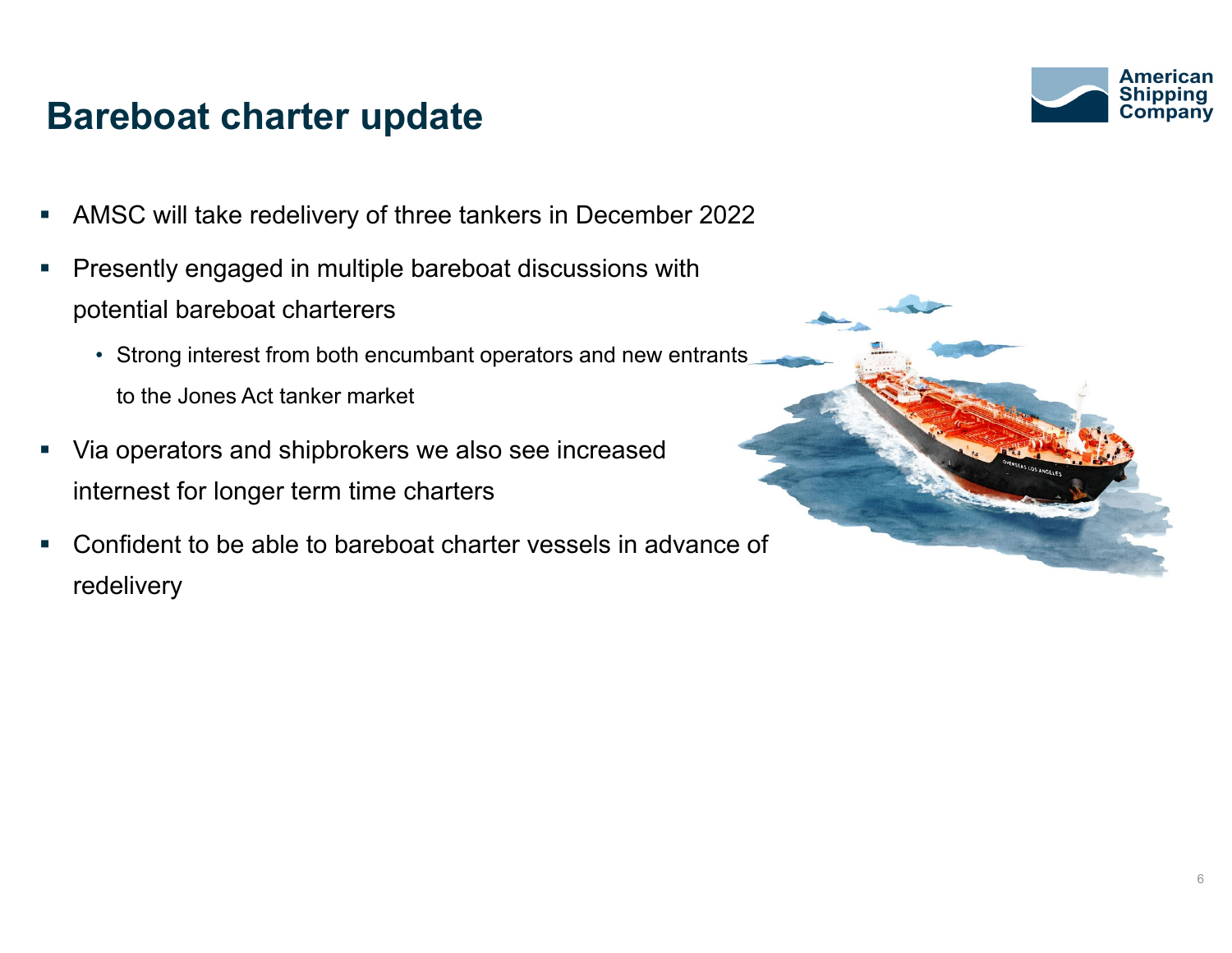

### **Normand Maximus – a state of the art subsea vessel**

- L Subsequent to Q1, AMSC entered into an agreement to acquire the offshore Subsea / Construction Vessel, Normand Maximus, together with a new long-term bareboat charter
	- Vessel acquisition price for USD 157 million
	- Transaction backed by a new long-term bareboat charter to a subsidiary of Solstad Offshore ASA
	- Accretive transaction on all economic metrics with strong dividend yield
	- Delivery and Bareboat commencement expected to be during Q4 2022
- AMSC intends to source 70% debt and the remaining amount through a combination of cash on hand and new equity
	- Indicative debt financing terms is already in place
	- Strong support from key stakeholders to finance the Transaction

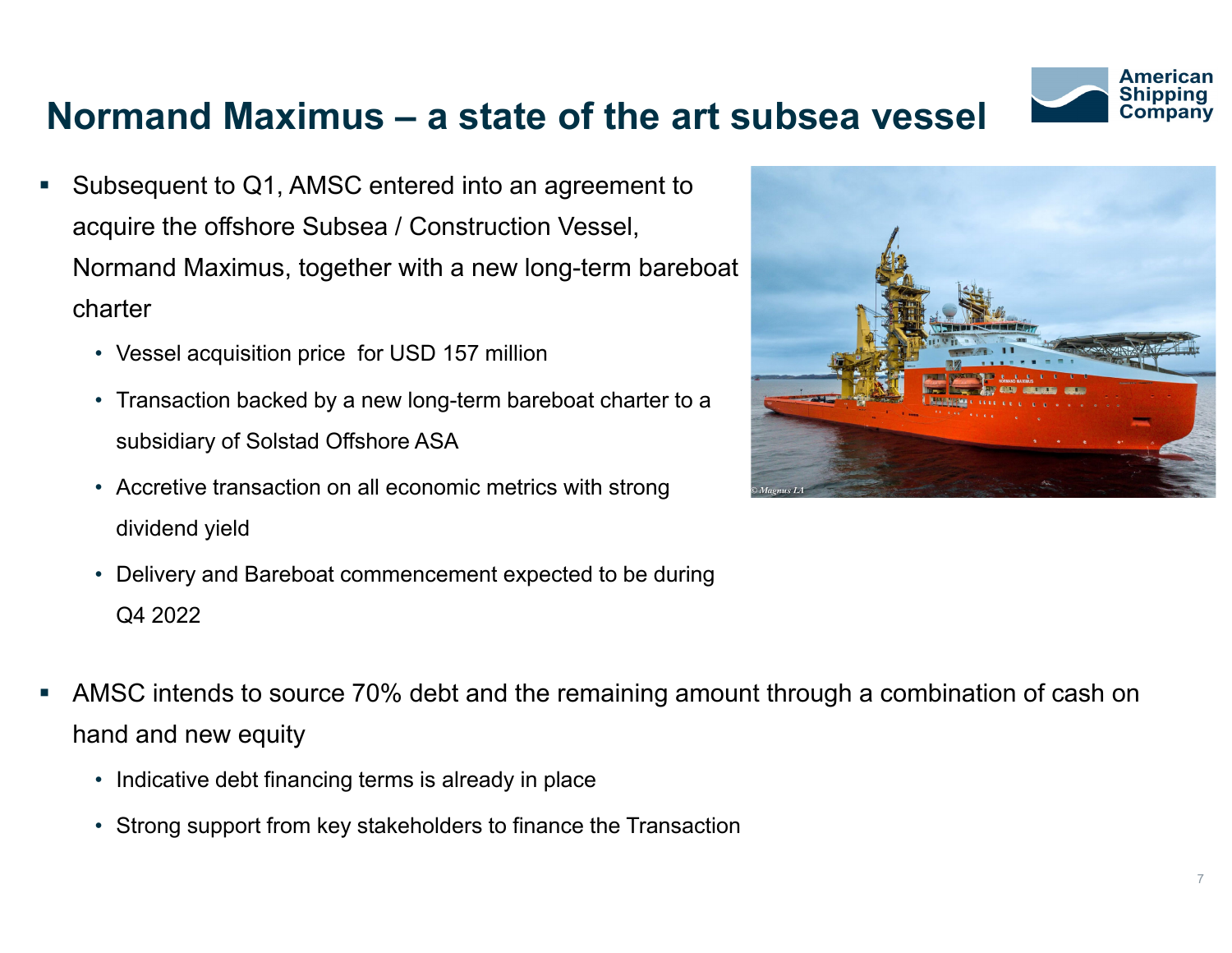#### **American Shipping** Company

### **Normand Maximus will be a owned by a Norwegian directly owned subsidiary of AMSC ASA**

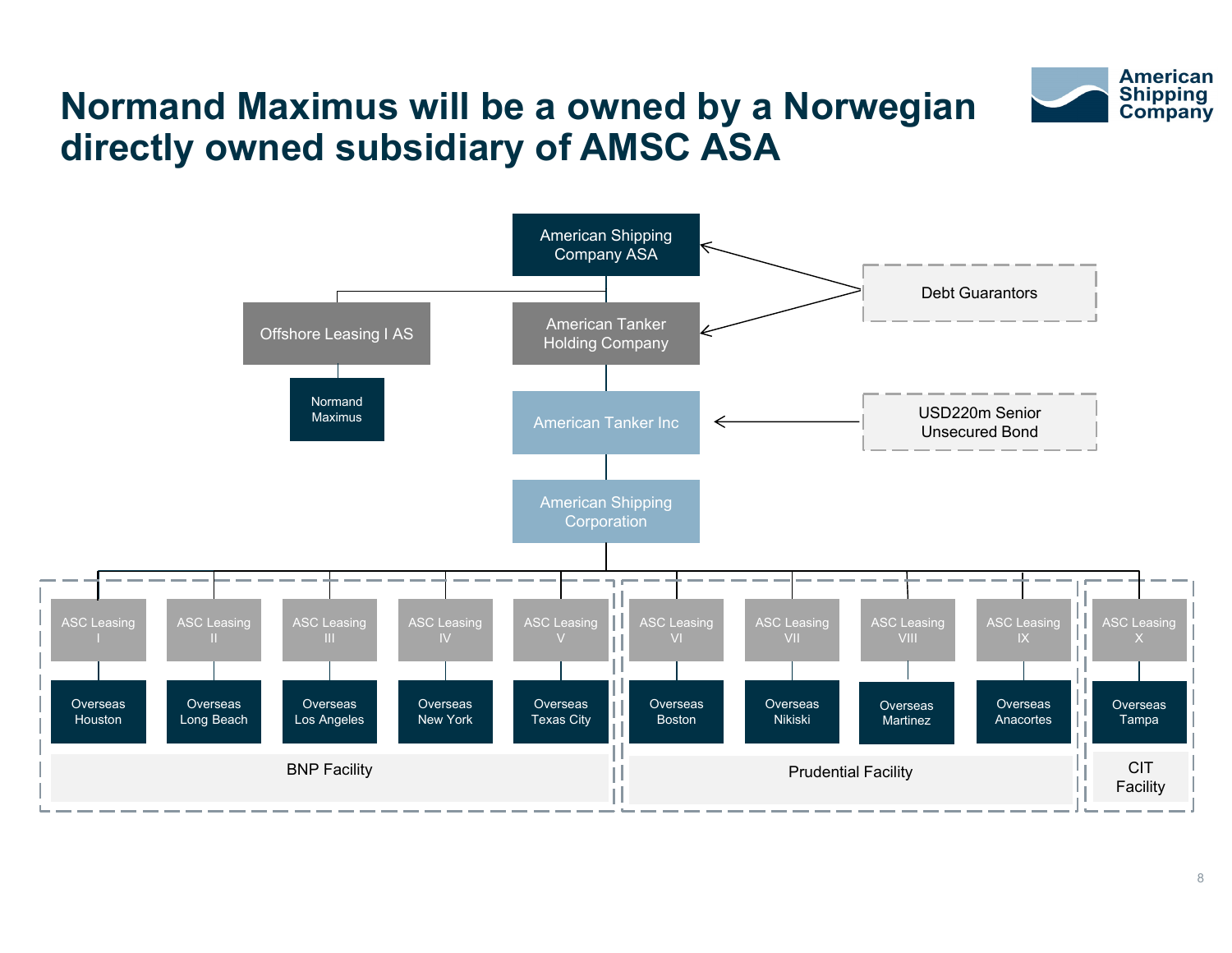

## **A critical part of oil majors' transportation logistics**

#### **Jones Act crude oil & products primary trade routes**



Source: Navigistics' Wilson Gillette Report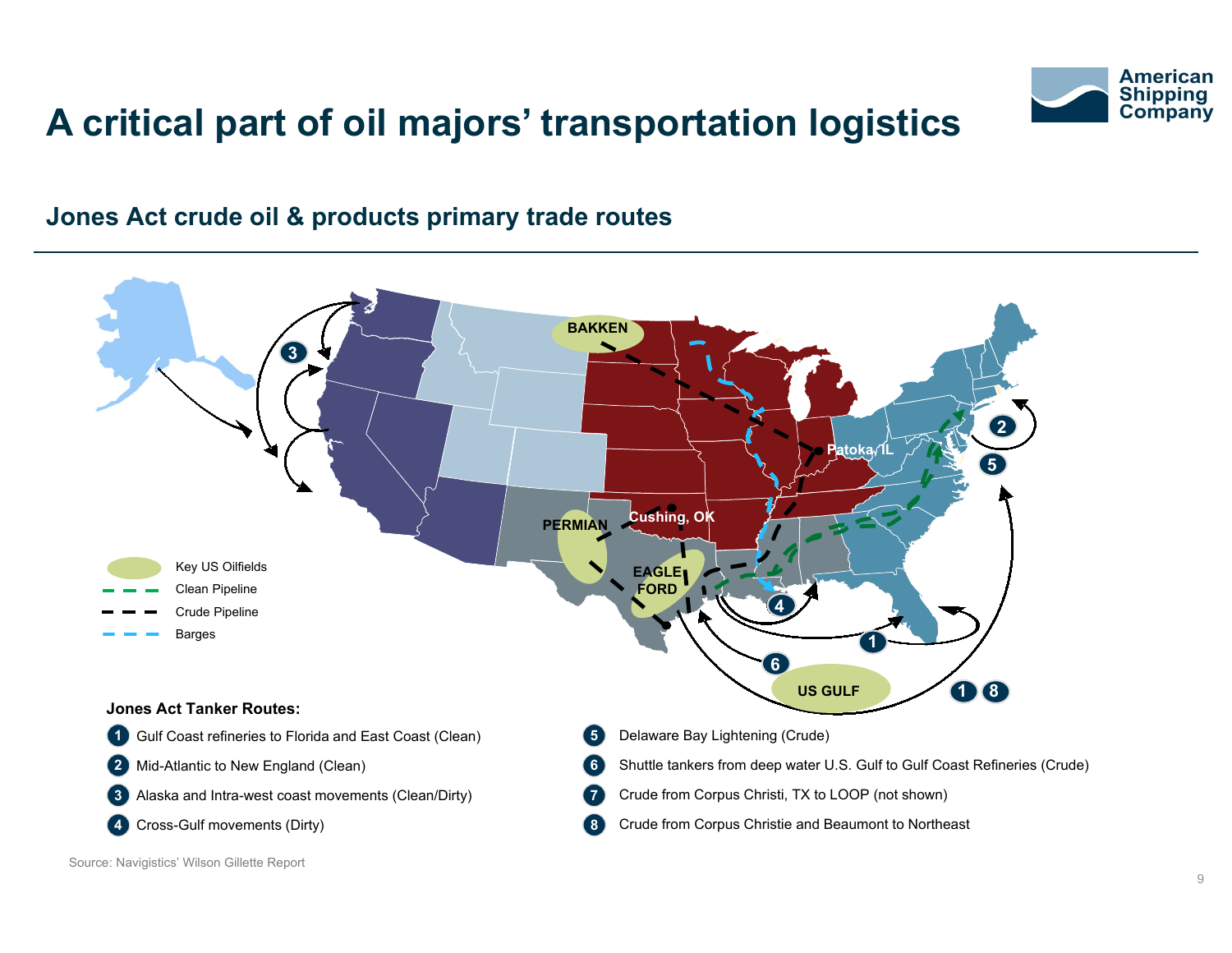

### **Clean products shipments to Florida fully recovered**

#### **Long-term trend of increasing marine transportation of clean products into Florida, reduced by COVID-19**

- $\blacksquare$  Increasing consumption of clean products in Florida is driving demand for Jones Act tanker shipments cross US Gulf
- $\mathcal{L}_{\mathcal{A}}$  Over the past 10 years this trade has grown with a CAGR of about 3.5%
- $\mathcal{L}_{\mathcal{A}}$  Impact from Covid-19 mitigating measures have significantly reduced shipments in 2020, but expected to gradually return to historical levels



#### **Mbbls per month**

Sources: EIA, data through February 2022

#### **Gulf Coast to Florida Trade Lane**

- $\mathcal{L}_{\mathcal{A}}$  As Florida has no pipeline connection nor any refineries, all clean products consumed are supplied by sea
- Ì. Florida is sourcing 90% of its clean products demand on a Jones Act tanker from US Gulf refineries
- $\blacksquare$  Florida consumption is split 65-70% Gasoline, 15-20% Diesel and 10-15% Jet fuel

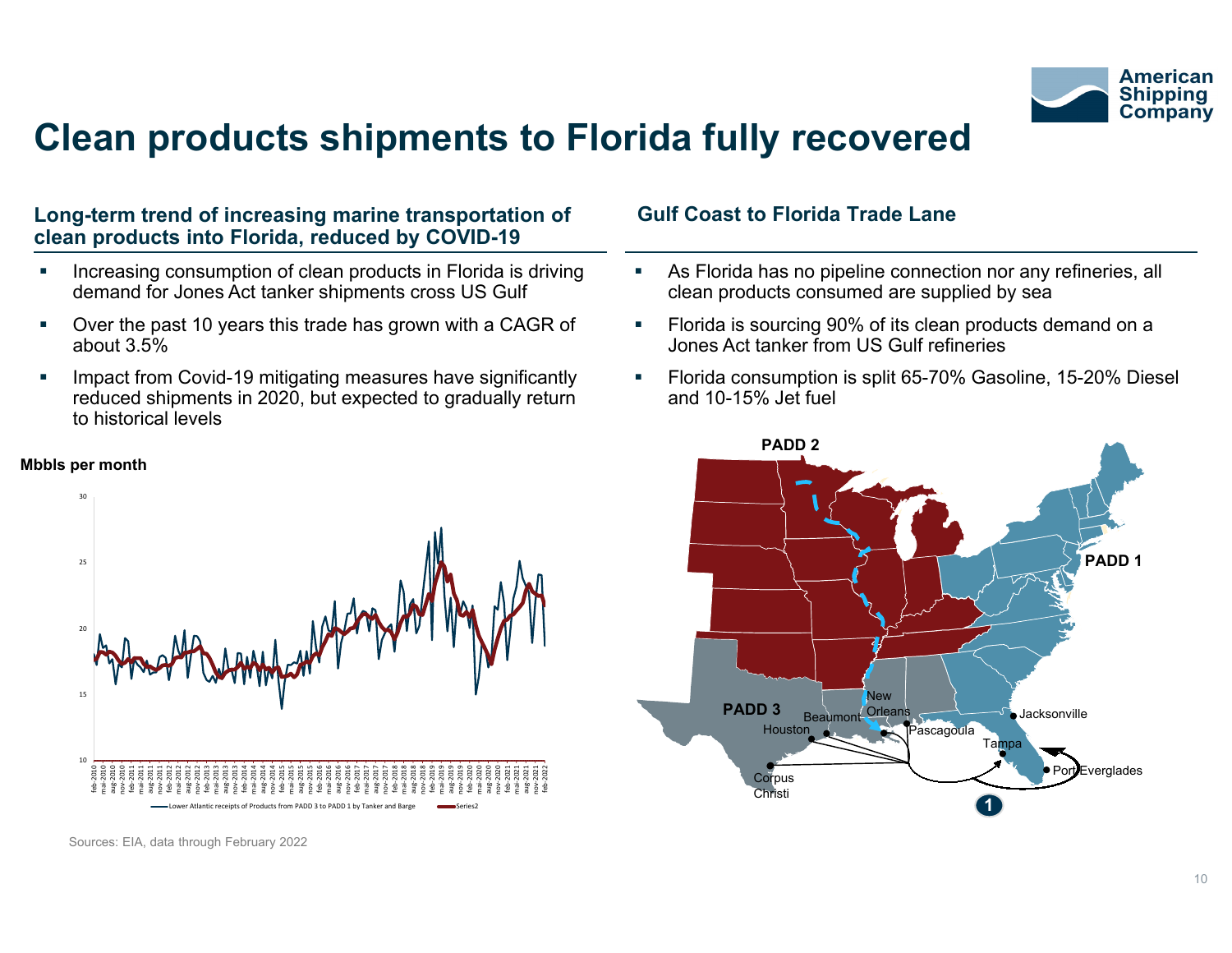## **Domestic crude volumes to Northeast is reduced, but expected to grow with widening crude spreads**

**PADD 3 to PADD 1 Crude Oil Moves by Tanker and Barge (3 month moving average)**

**Trade lane carrying Crude from Gulf Coast to U.S. Northeast**





■ Historically, volumes have been driven by spread in pricing of U.S. Crude oil vs. international alternatives such as Brent and Bonny Light **American Shipping Company**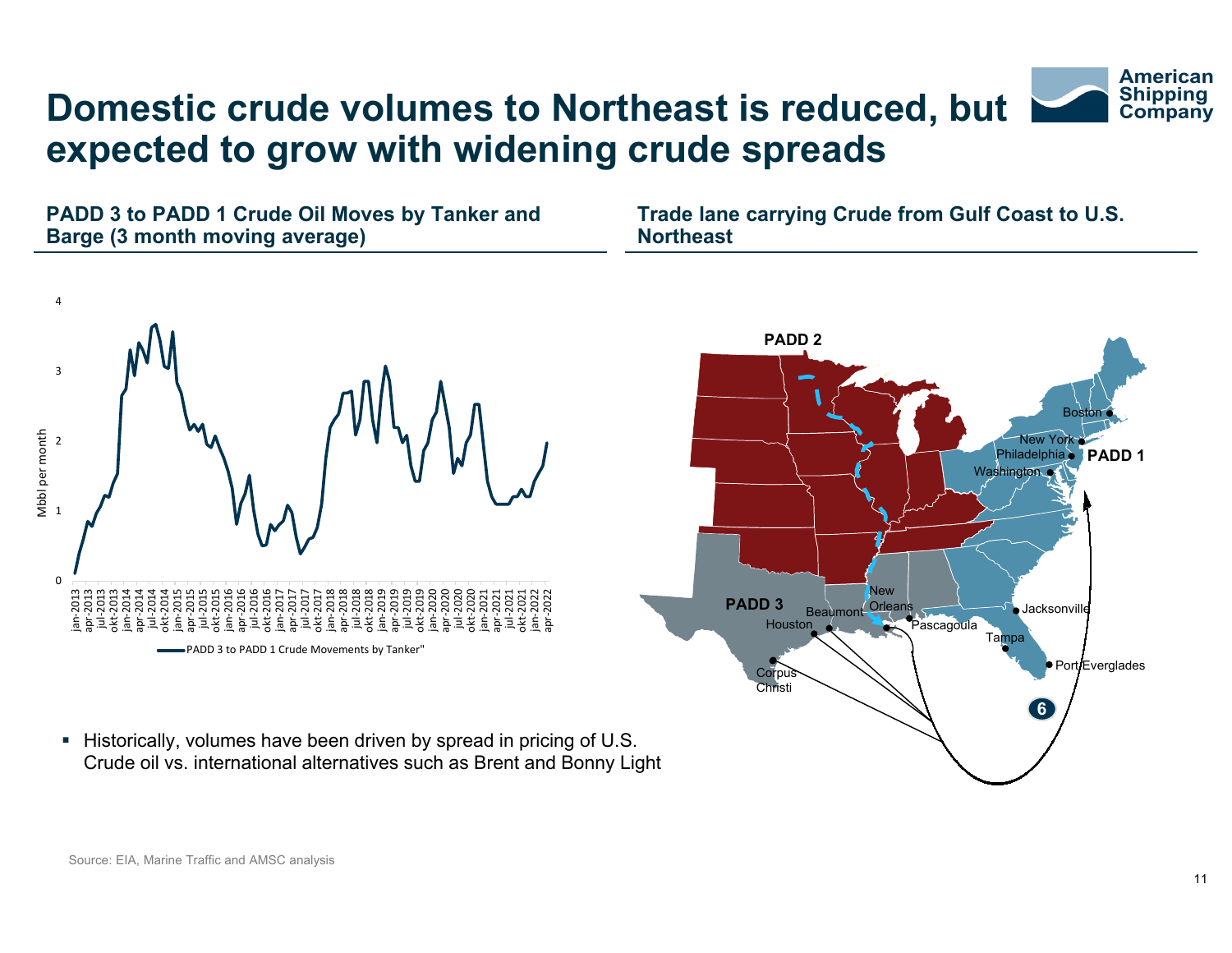

### **Two older tankers recently scrapped leading to further fleet retraction**



#### **Fleet profile by vessel age Considerable fleet growth in past years, but scrapping has already reduced active fleet back to 2015 levels**

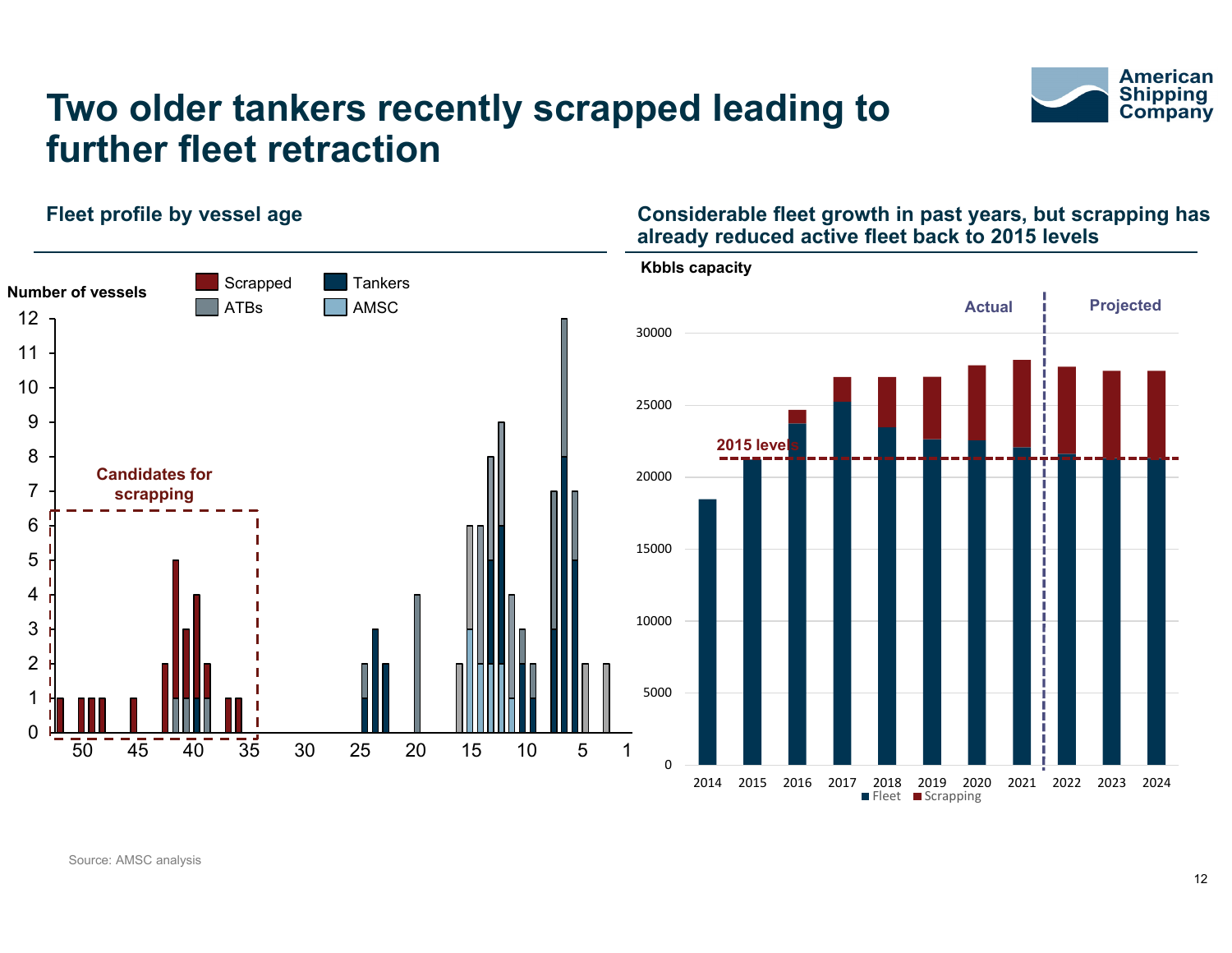### **Income Statement (unaudited)**



| Figures in USD million (except share and per share information) | 1Q2022     | 1Q2021     |
|-----------------------------------------------------------------|------------|------------|
| Operating revenues                                              | 21.7       | 21.7       |
| Operating expenses                                              | (0.8)      | (1.3)      |
| <b>Operating profit before depreciation - EBITDA</b>            | 20.9       | 20.4       |
| Depreciation                                                    | (8.5)      | (8.4)      |
| <b>Operating profit - EBIT</b>                                  | 12.4       | 12.0       |
| Net financial expense                                           | (7.5)      | (6.9)      |
| Unrealized gain/(loss) on interest swaps                        | 6.5        | (0.5)      |
| Net foreign exchange gain / (loss)                              | 0.1        | 0.1        |
| Profit/(loss) before income tax                                 | 11.5       | 4.7        |
| Income tax expense                                              | (0.1)      | 0.3        |
| Non-cash income tax benefit/(expense)                           | (2.6)      | (1.1)      |
| Net profit / (loss) for the period *                            | 8.8        | 3.9        |
| Average number of common shares                                 | 60,616,505 | 60,616,505 |
| Earnings/(loss) per share (USD)                                 | 0.15       | 0.06       |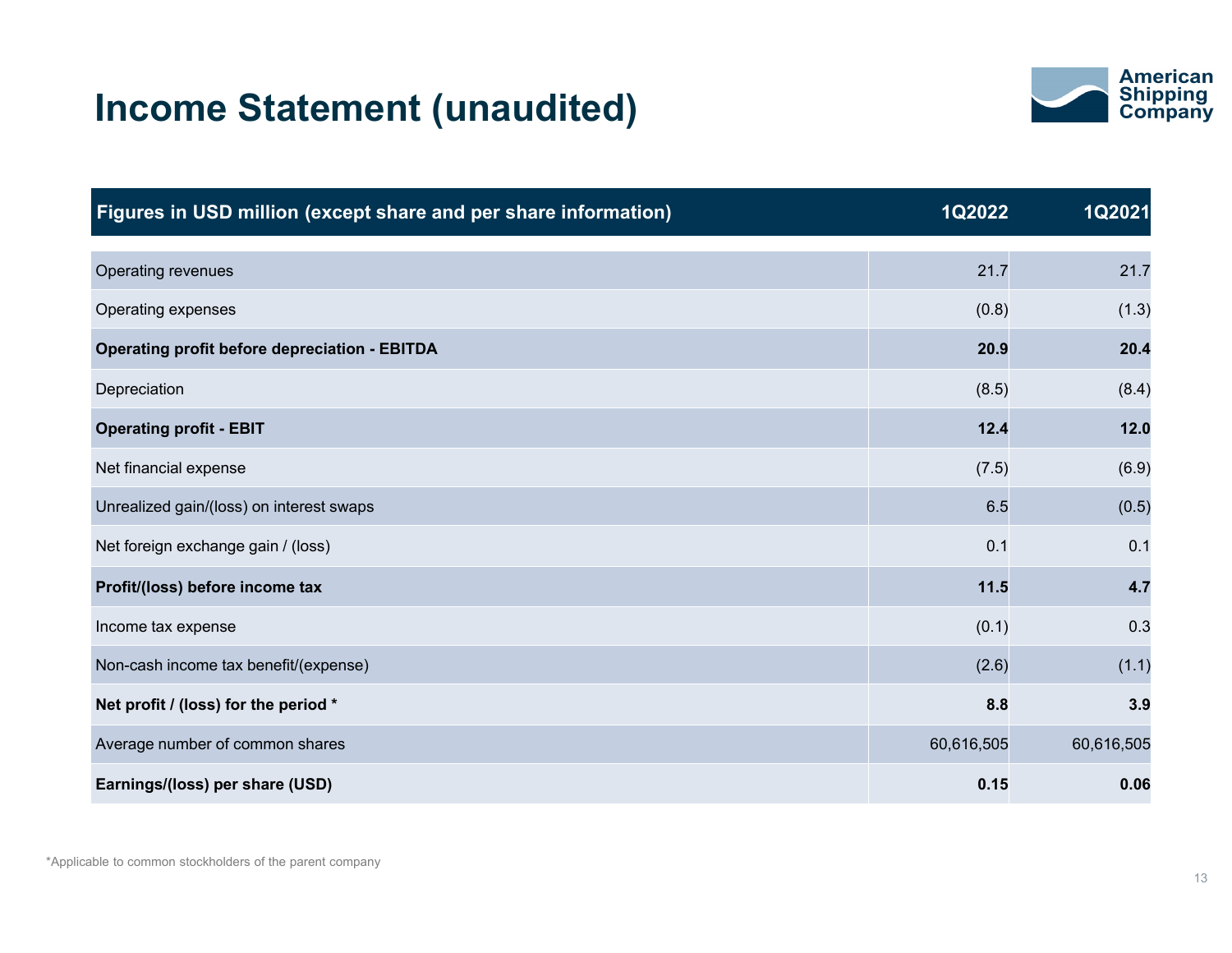### **Balance Sheet (unaudited)**



| <b>Figures in USD millions</b>               | 31.03.2022 | 31.03.2021 |
|----------------------------------------------|------------|------------|
|                                              |            |            |
| <b>Vessels</b>                               | 606.6      | 641.2      |
| Deferred tax assets                          | 10.7       | 14.3       |
| Interest-bearing long-term receivables (DPO) | 7.3        | 20.9       |
| Derivative financial assets                  | 10.1       |            |
| Trade and other receivables                  | 14.5       | 2.8        |
| Cash held for specified uses                 | 6.3        | 5.7        |
| Cash and cash equivalents                    | 50.8       | 32.7       |
| <b>TOTAL ASSETS</b>                          | 706.3      | 717.6      |
|                                              |            |            |
| <b>Total equity</b>                          | 150.8      | 159.1      |
| Deferred tax liabilities                     | 18.0       | 9.8        |
| Interest-bearing long-term debt              | 512.0      | 518.8      |
| Derivative financial liabilities             |            | 1.7        |
| <b>Capitalized Fees</b>                      | (6.3)      | (8.2)      |
| Interest-bearing short-term debt             | 26.8       | 26.8       |
| Trade and other payables                     | 5.0        | 9.5        |
| <b>TOTAL EQUITY AND LIABILITIES</b>          | 703.3      | 717.6      |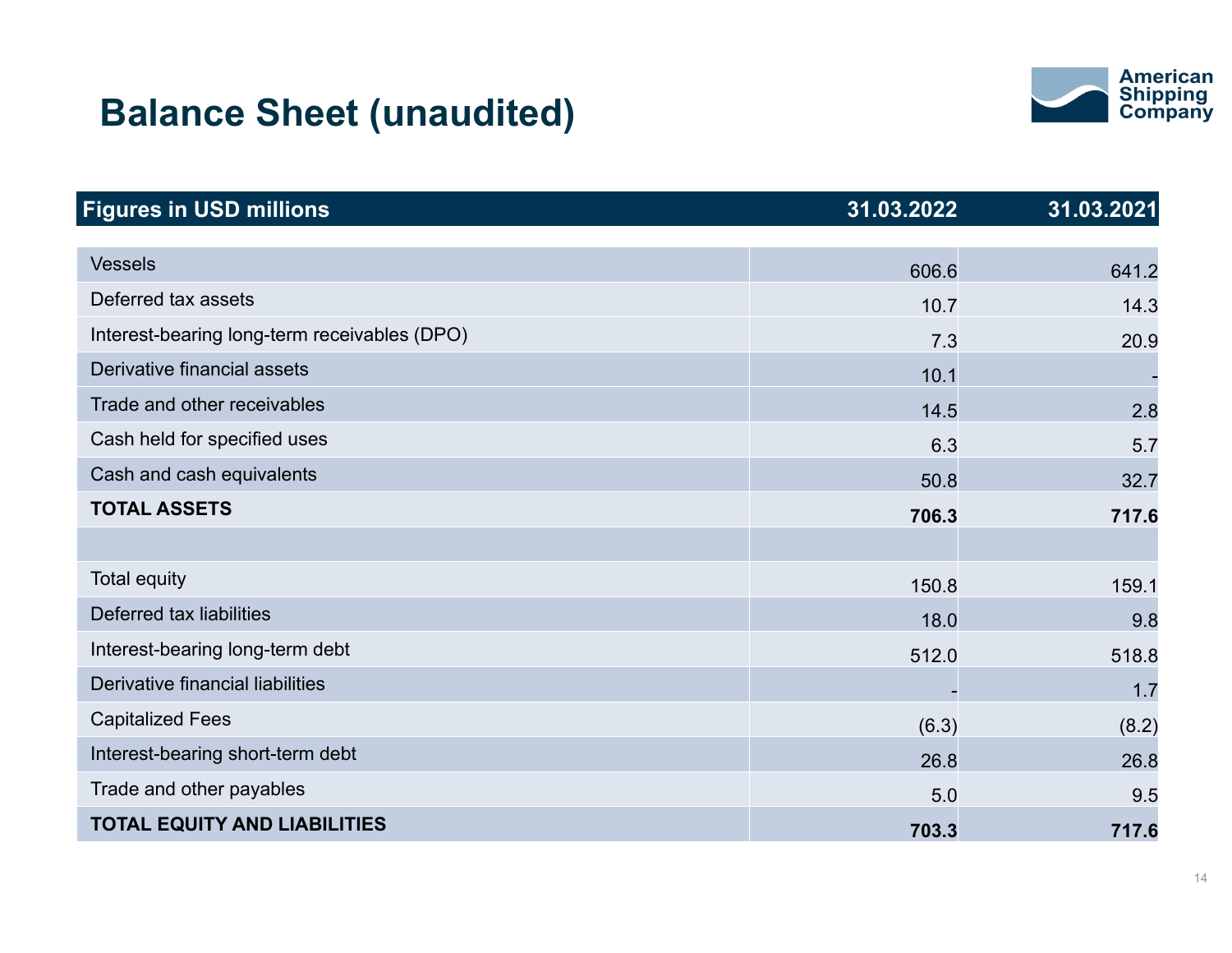### **Cash position decreased during the quarter**



#### **CASH DEVELOPMENT IN 1Q 22 (USD millions)**

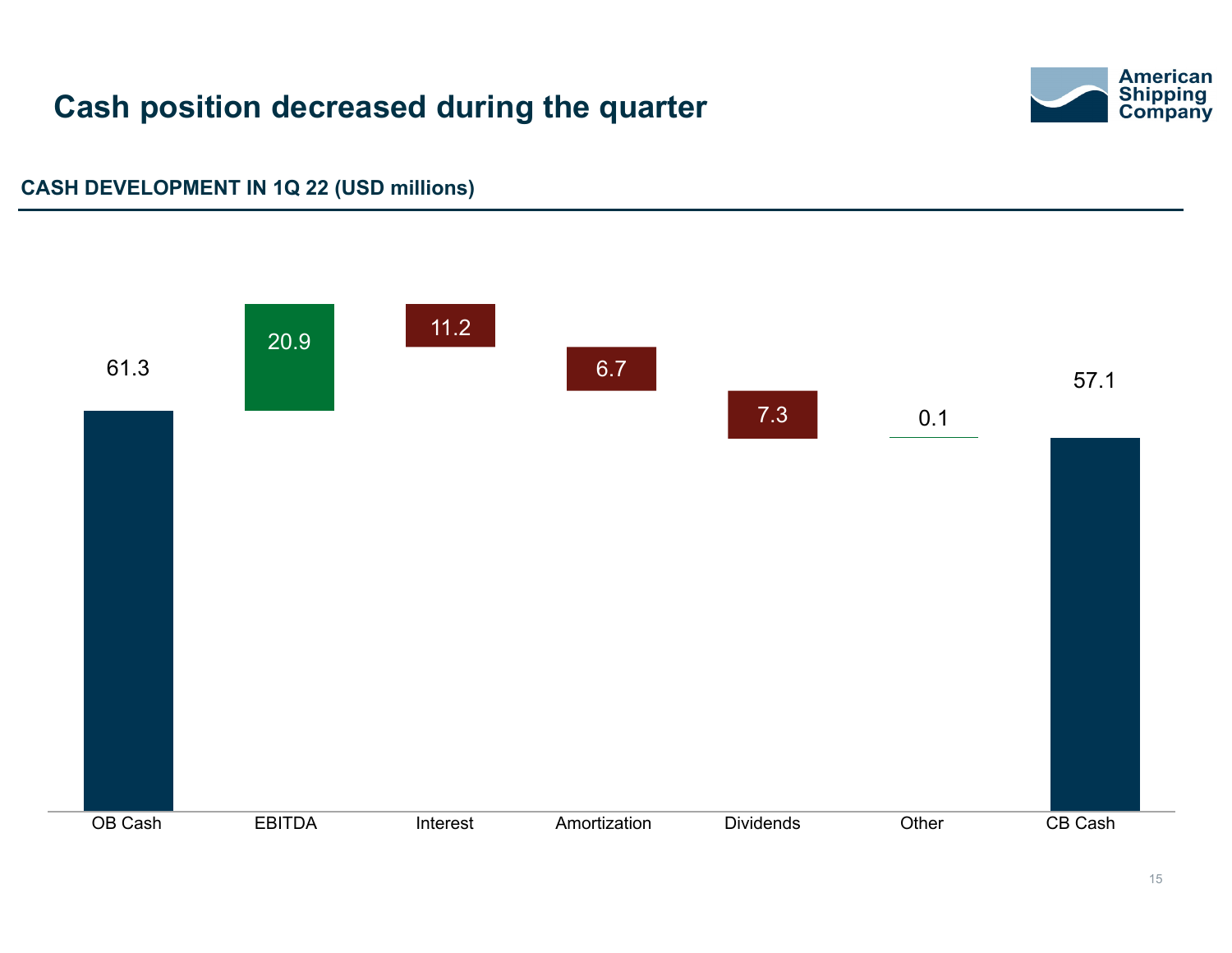

### **Summary – long term stable business model**

|                                                                        | Bareboat contracts provide strong and stable cash flows<br>$\mathcal{L}_{\mathcal{A}}$                                                                                                                                                                                                               |
|------------------------------------------------------------------------|------------------------------------------------------------------------------------------------------------------------------------------------------------------------------------------------------------------------------------------------------------------------------------------------------|
| <b>BAREBOAT CONTRACTS PROVIDE</b><br><b>STABLE CASH FLOW</b>           | Multiple ongoing discussions for rechartering of the three tankers for redelivery<br>$\overline{\phantom{a}}$                                                                                                                                                                                        |
|                                                                        | Additional diversified cash flows from the Normand Maximus<br>o.                                                                                                                                                                                                                                     |
| <b>BALANCED JONES ACT TANKER</b><br><b>MARKET WITH POSITIVE OUTLOK</b> | Increased activity on key Jones Act tanker trades<br>×.<br>Reduced fleet capacity through scrapping and no yard availability<br>U.<br>Jones Act tanker market expected to strengthen going forward<br>$\mathcal{L}_{\mathcal{A}}$                                                                    |
| <b>RECOVERING OFFSHORE SERVICE</b><br><b>MARKET</b>                    | Increased field development activity commissioned for 2023 onwards<br>$\mathcal{L}_{\mathcal{A}}$<br>Normand Maximus ideally position to benefit from increased market activity<br>$\overline{\phantom{a}}$<br>Alternative use of the vessel in the offshore wind market<br>$\overline{\phantom{a}}$ |
|                                                                        |                                                                                                                                                                                                                                                                                                      |
| <b>STRONG AND IMPROVING</b><br><b>FINANCIAL PERFORMANCE</b>            | Modest loan to asset values and healthy credit metrics<br>$\mathcal{L}_{\mathcal{A}}$                                                                                                                                                                                                                |
|                                                                        | Contracted cash flow providing solid debt service coverage<br>×.                                                                                                                                                                                                                                     |
|                                                                        | Significant free cash flow generation<br>$\overline{\phantom{a}}$                                                                                                                                                                                                                                    |